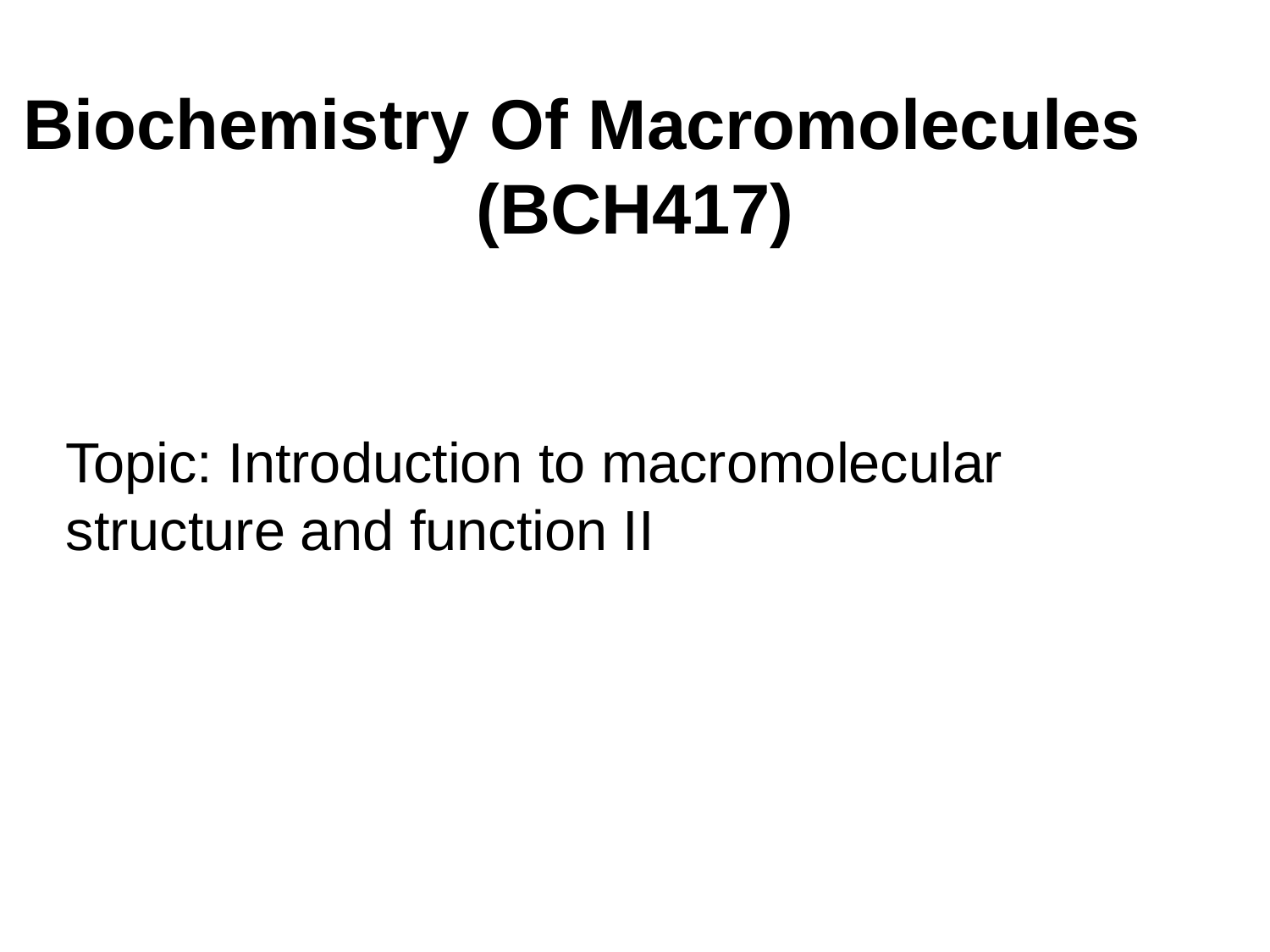### **Overview from last week**

- $\checkmark$  Last week we studied the structure and function in carbohydrates and lipids
- Carbohydrates serve as fuel and building material
- $\checkmark$  Fats store large amounts of energy
- $\checkmark$  Phospholipids are major components of cell membranes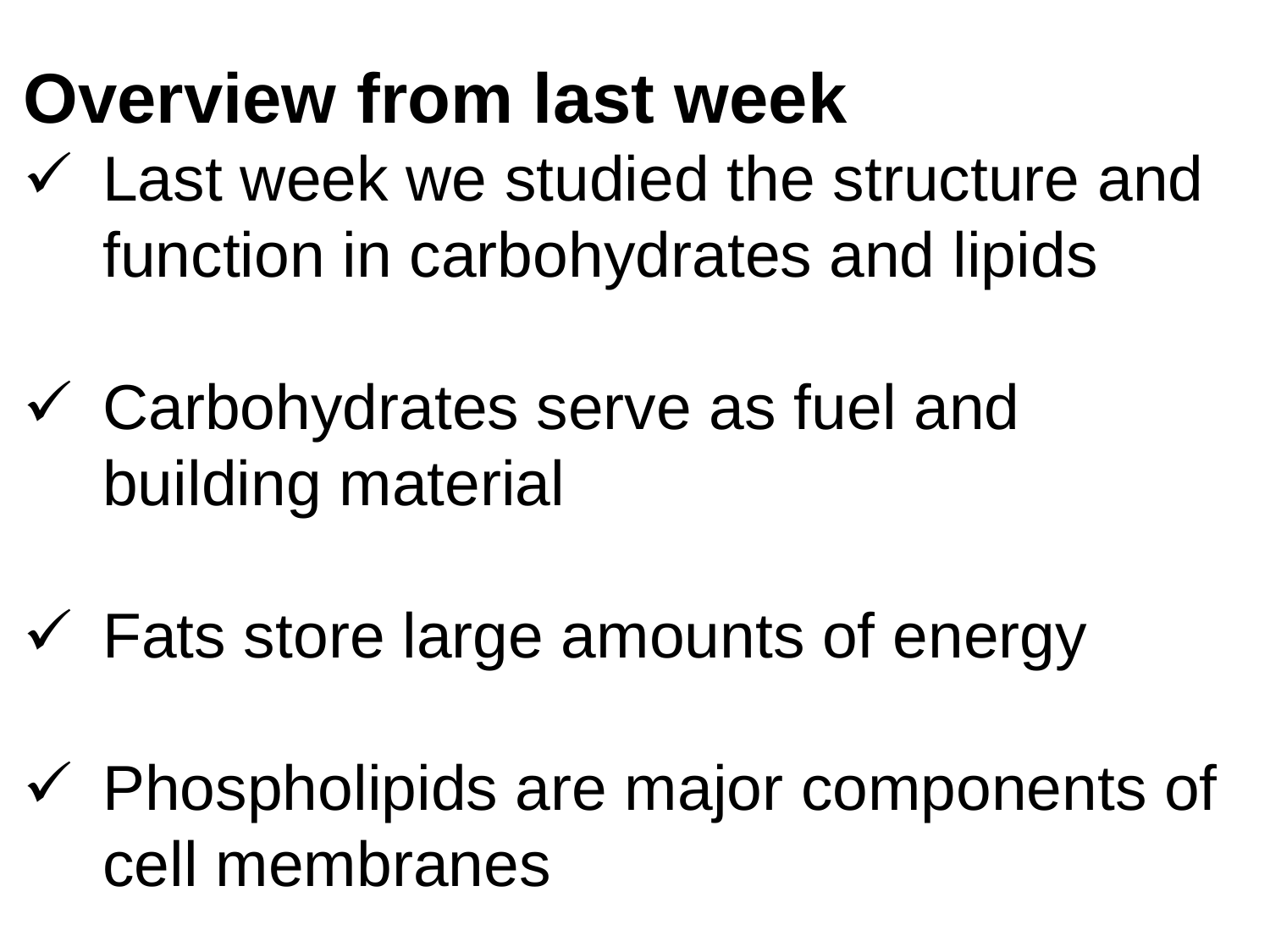# **Learning Objectives for today**

- Last week we studied the function of carbohydrates and lipids
- Today we shall study the functional roles of nucleic acids and proteins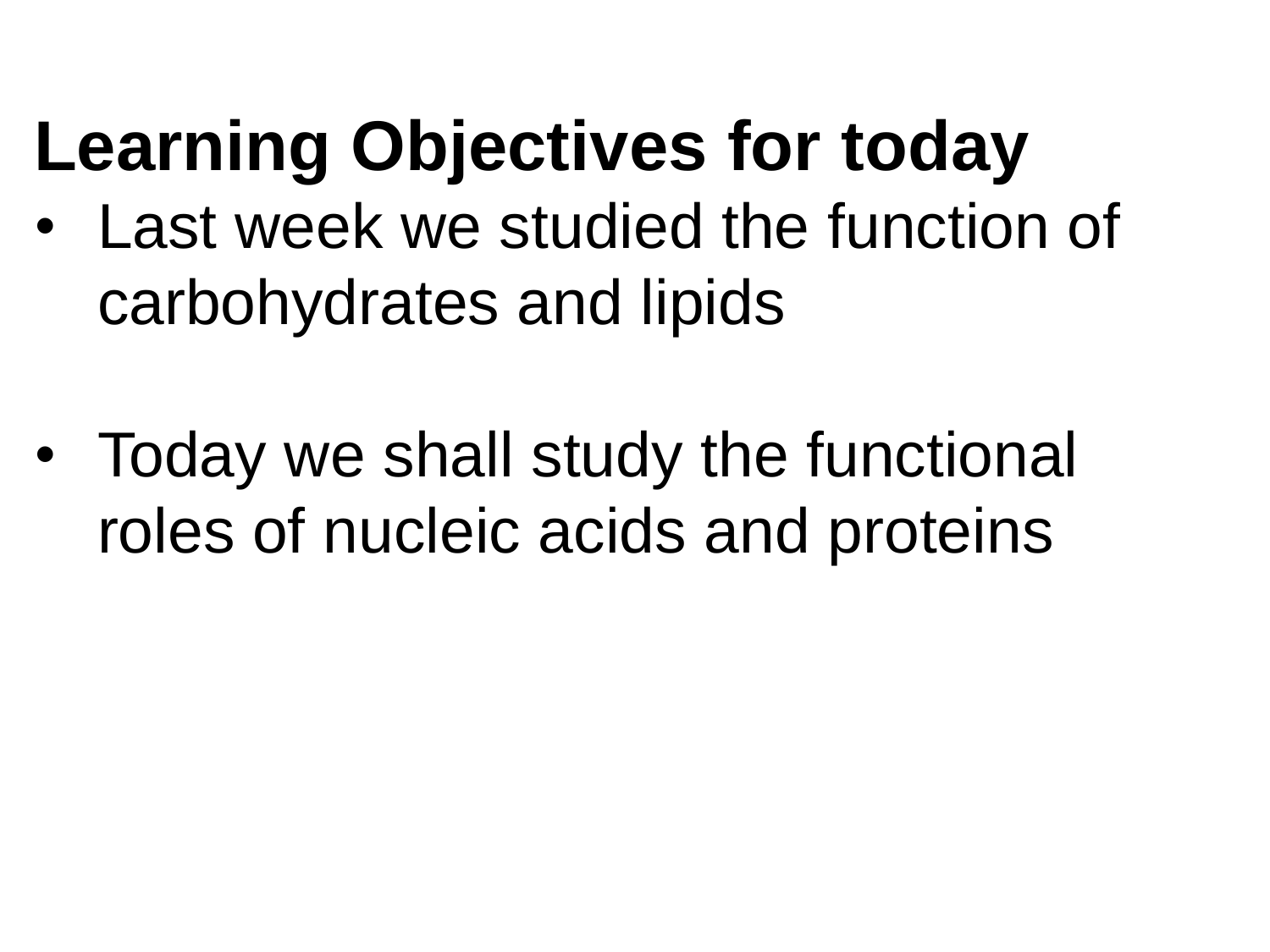# **Nucleic acids store and transmit hereditary information**

- The amino acid sequence of a polypeptide is programmed by a unit of inheritance known as a gene
- A gene consists of DNA, a polymer known as a nucleic acid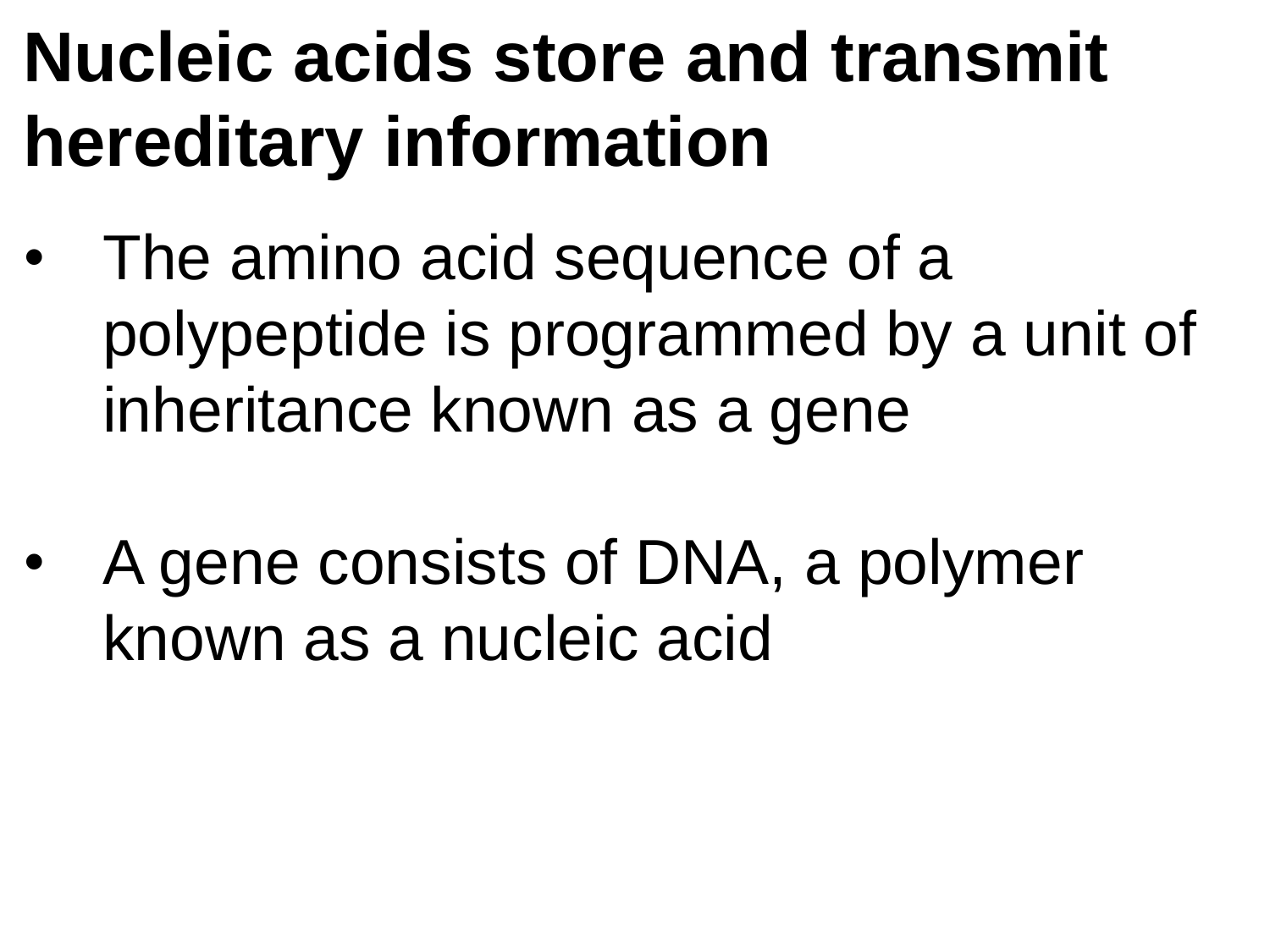- **Remember:** There are two types of nucleic acids: RNA and DNA
- A nucleic acid strand is a polymer of nucleotides
- Inheritance is based on replication of the DNA double helix
- We can use DNA and proteins to measure evolution (More distantly related species have more differences)
	- **Humans and mice differ in 27 amino acids**
	- **Humans and frogs differ in 67 amino acids**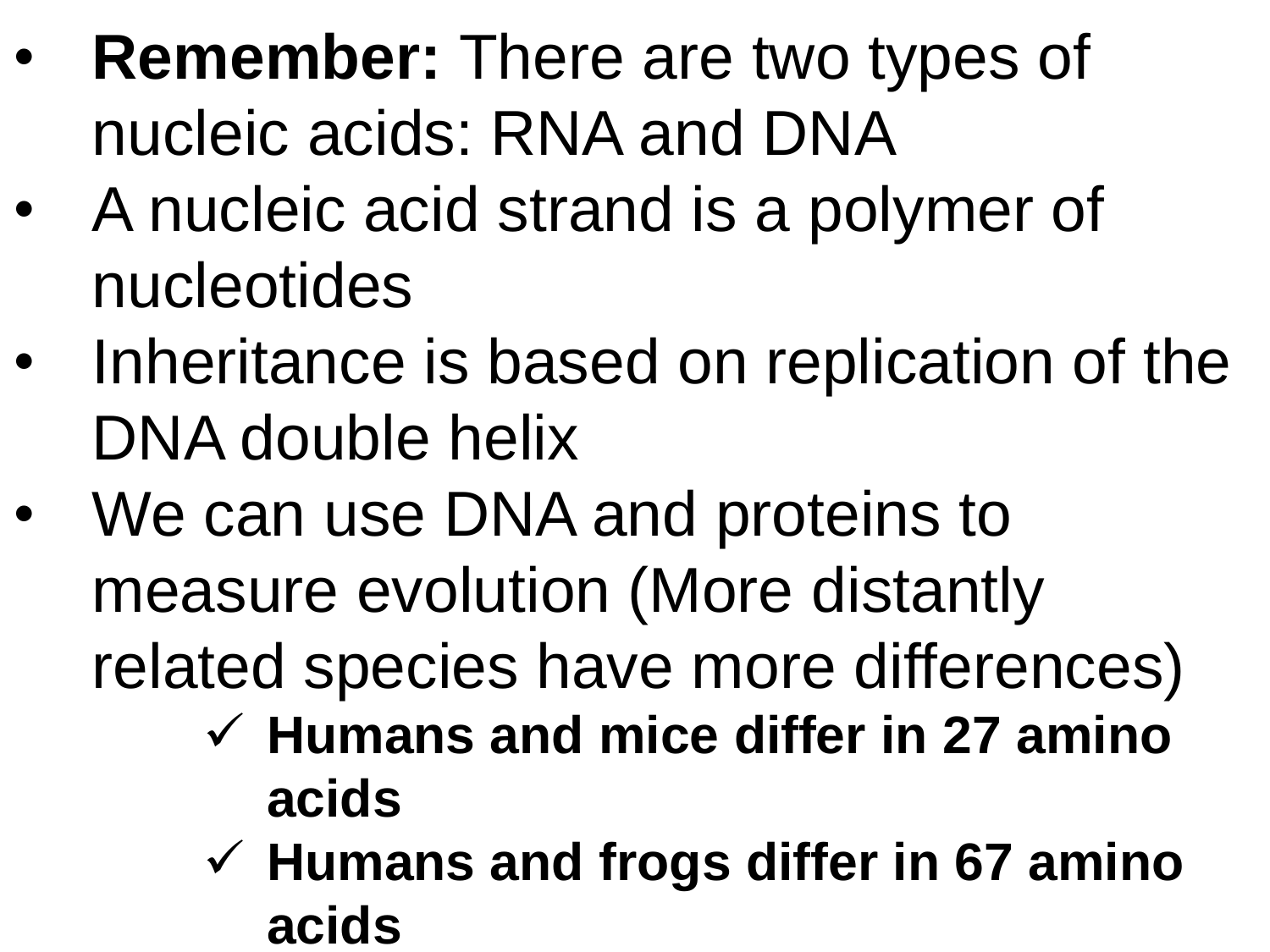#### **Proteins have many structures, resulting in a wide range of functions**

Proteins account for more than 50% of the dry mass of most cells. They are instrumental in almost everything that an organism does.

- Protein functions include structural support, storage, transport, cellular signaling, movement, and defense against foreign substances
- Most important, protein enzymes function as catalysts in cells, regulating metabolism by selectively accelerating chemical reactions without being consumed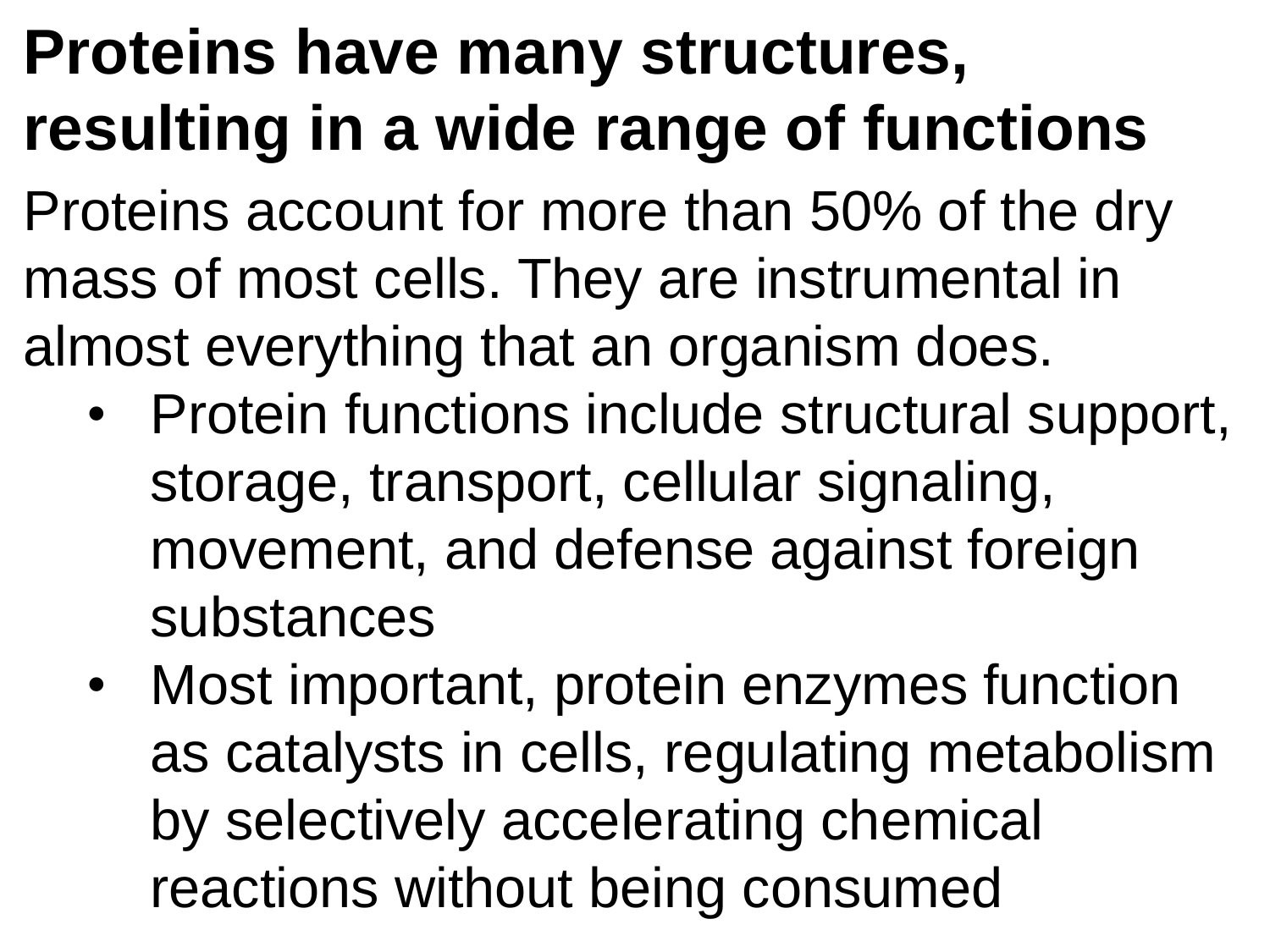Humans have tens of thousands of different proteins, each with a specific structure and function.

- Proteins are the most structurally complex molecules known
- Each type of protein has a complex three-dimensional shape or conformation.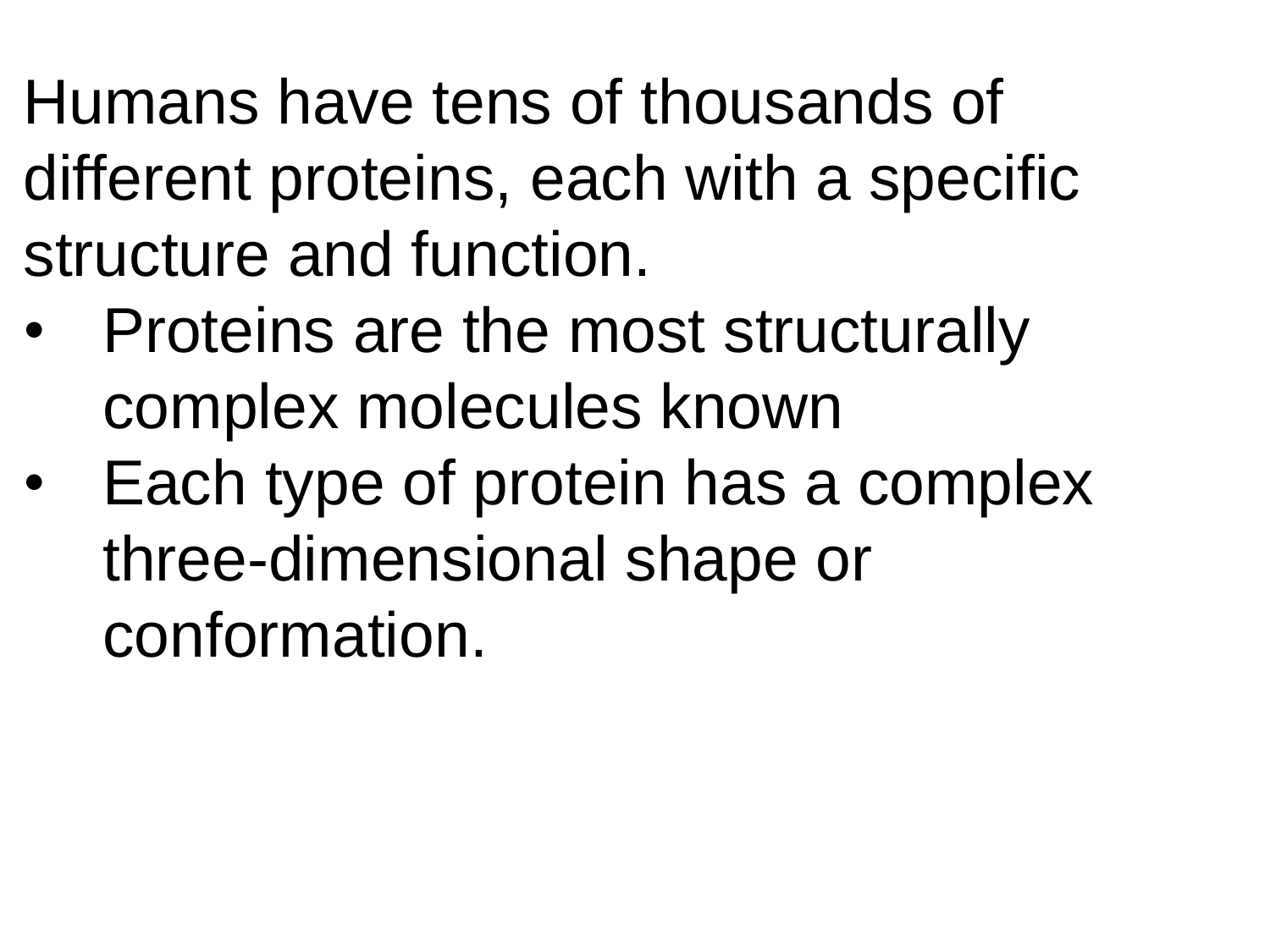All protein polymers are constructed from the same set of 20 amino acid monomers

- Polymers of proteins are called polypeptides
- A protein consists of one or more polypeptides folded and coiled into a specific conformation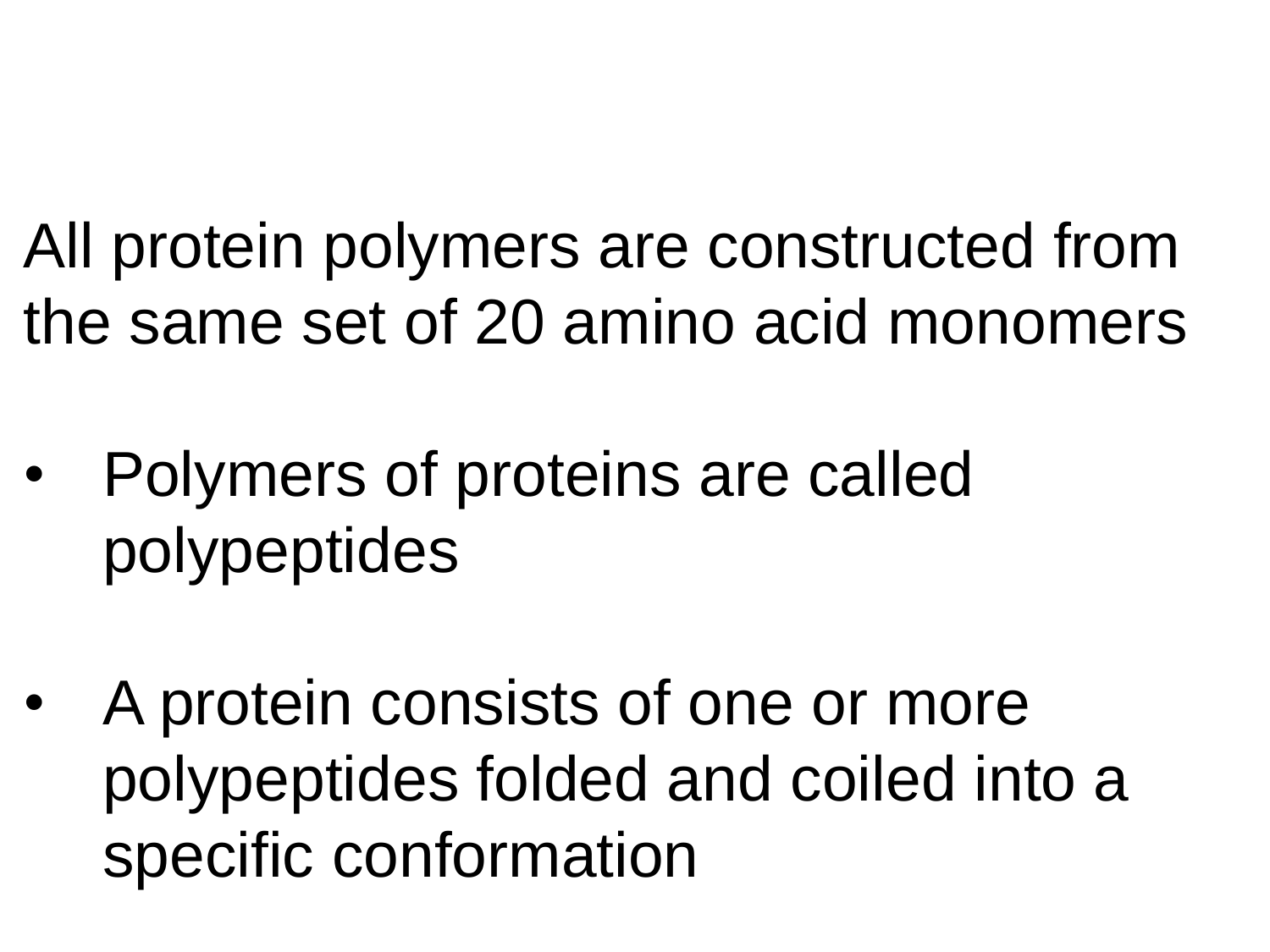#### **Note**

- Amino acids are the monomers from which proteins are constructed
- The amino acid sequence of a polypeptide can be determined
- Protein conformation determines protein function